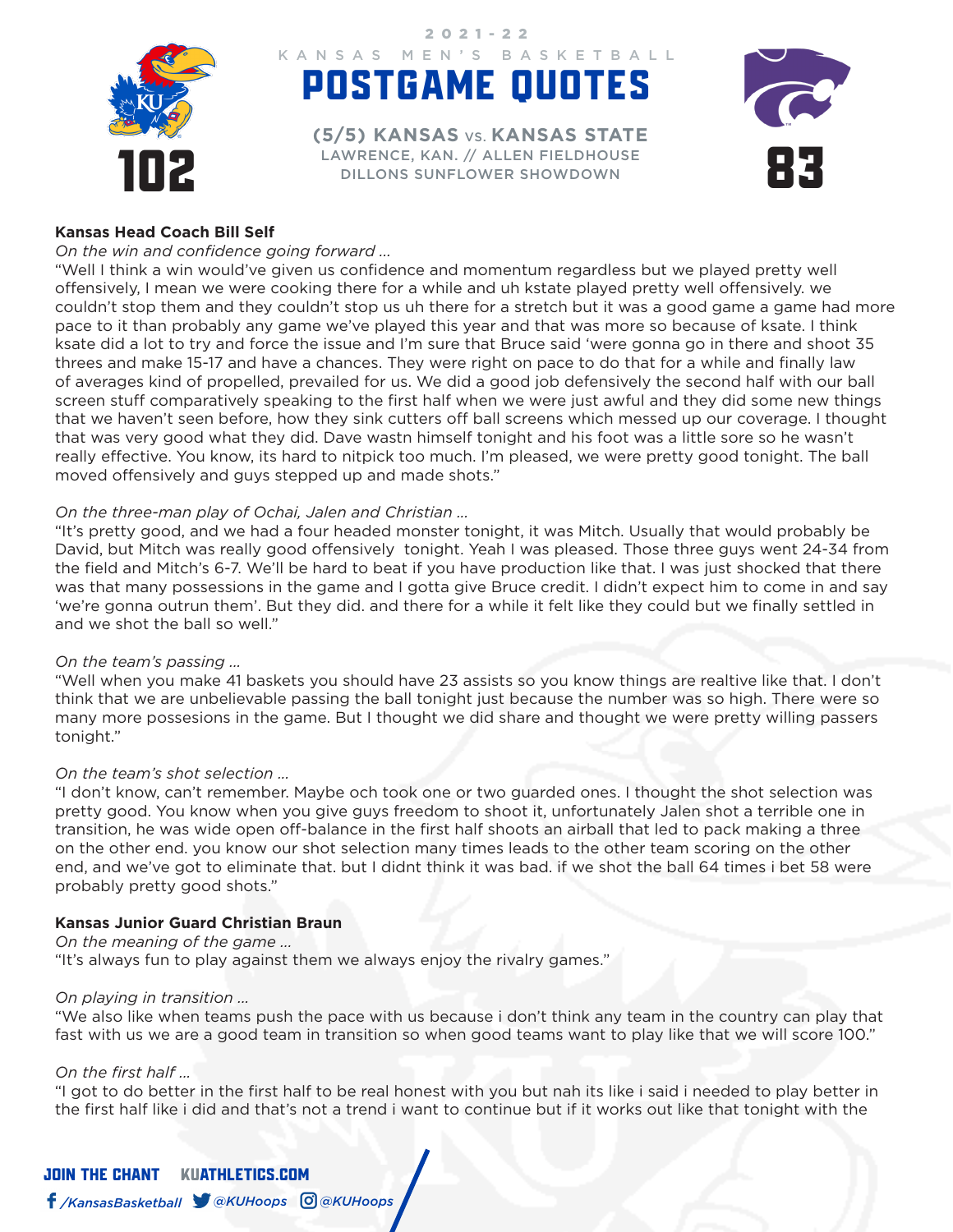

POSTGAME QUOTES KANSAS MEN'S BASKETBALL 2021-22

LAWRENCE, KAN. // ALLEN FIELDHOUSE<br>DILLONS SUNFLOWER SHOWDOWN **(5/5) KANSAS** VS. **KANSAS STATE** DILLONS SUNFLOWER SHOWDOWN



win then that's what we will keep doing."

On the urgency when things aren't working for him ...

"Obviously when I don't play well I don't think I play as well as I should have you know Obviously I want to get a good start and that goes for the team so if we have a slow start everyone knows to just pick it up."

# **Kansas Senior Guard Ochai Agbaji**

*On the team's rotation off the bench ...* 

"Its good its definitely late in the season guys stepping up to the table and games like these when they matter the most which is good to see so im just proud of my team for that."

## *On passing Wilt Chamberlin on KU's all-time scoring list ...*

"Oh i had no idea. It's an honor to pass that.. I didn't know that that's just an honor"

#### *On practicing at the pace he plays ...*

"I would just say conditioning, being able to go up and down and still be able to execute offensively and play defensively i think is something that is kind of on everyone our whole team is in good shape in practice we have a drill called block out break we just get up and down and that's how we play."

#### *On guarding Nijel Pack ...*

"Just make it tough he moves well without the ball and obviously his teammates are you know they are doing a good job of screening forward and getting him open looks and you know just make it tough for him and no open looks and no helping off of him just from the last game and experience."

## **Kansas Redshirt Sophomore Jalen Wilson**

## *On the team's rotation off the bench ...*

"I feel like repetition being able to play with each other you just kind of learn knowing what we are doing and i think it's starting to come together."

## *On the Squires family being recognized ...*

"It meant a lot especially being able to talk to them afterwards and what he meant to this community and what he's done for a lot of people but just transcending KU basketball all and out so like his impact was forever felt and to film that about him was an honor and a privilege"

## *On Braun and Agbaji getting in the groove and spreading the scoring ...*

"I would say its super tough and then you got a guy like Joe who has a gear in speed that not many people can get to he's also playing really well and we have Jalen who can do it. It's tough to guard us in transition because you know we are really decisive and when Ochai is hitting threes like that it's pretty tough to stop us and if a team wants to do that the whole game which we are well conditioned like ochai said we can do that all game so."

## *On what a game like this does for the team ...*

"You know every test is opportunity for us we are getting better we've progressed throughout the year and we continue to get better so i think there's a whole lot of opportunity."